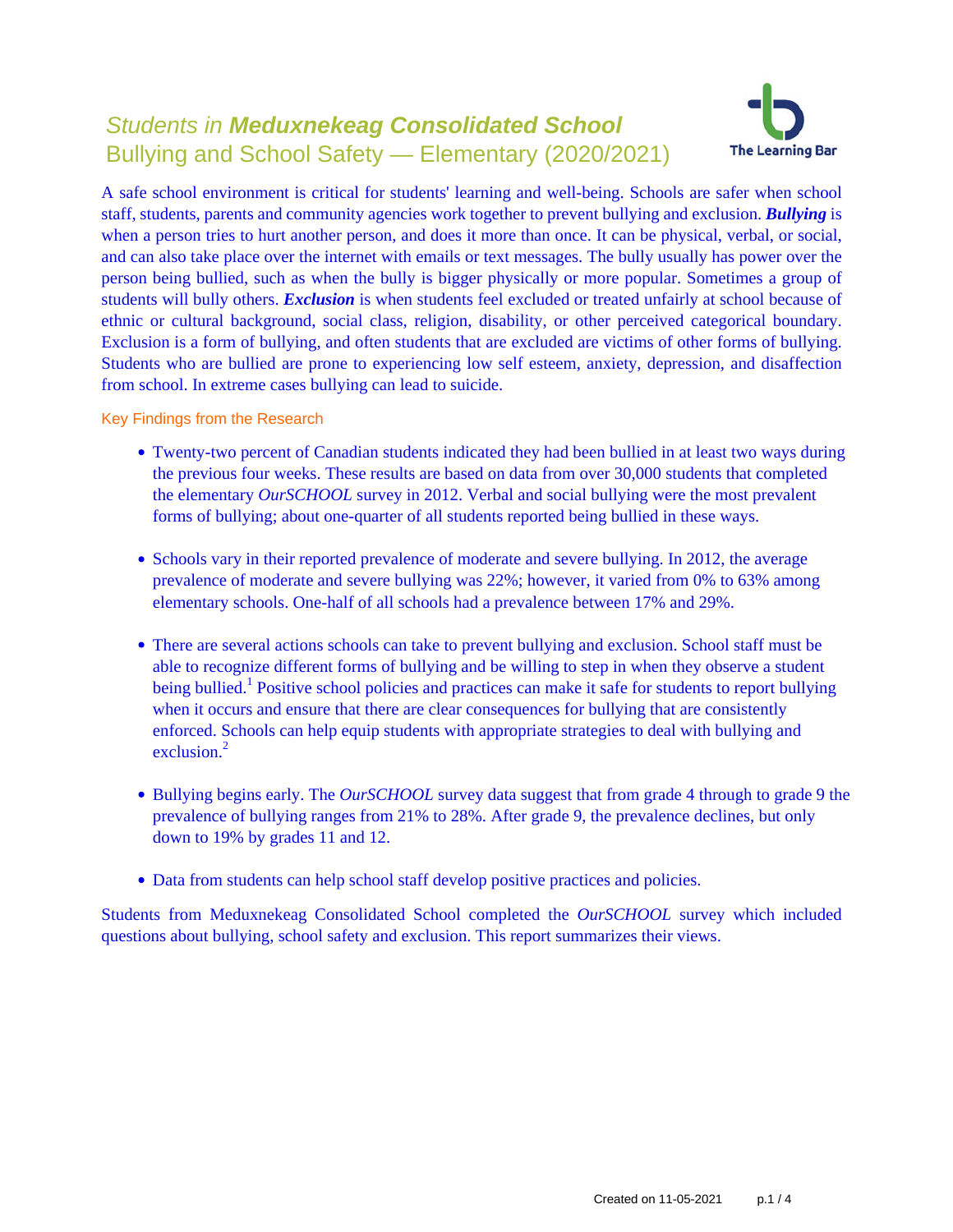### **1. The prevalence of school bullying**

The literature distinguishes between bullies, victims and those who are both bullies and the victims of bullying.<sup>3</sup> The percentage of students who report being victims of bullying is a useful school-level measure of the extent of bullying and its potential effects on youth. Students' reports of taking part in bullying and students' accounts of witnessing bullying are less useful as a school measure, because even a single incident of bullying may be seen or talked about by a wide range of students.

Overall, 51% of students in Meduxnekeag Consolidated School reported being a victim of bullying for at least one of the four types of bullying. In addition, *OurSCHOOL* classifies students as being moderate or severe victims. Figure 1 - shows the results for all students in Meduxnekeag Consolidated School, and separately for boys and girls, compared with the national average. Figure 2 indicates the types of bullying most often experienced by the students at Meduxnekeag Consolidated School. The results are based on students' reports of being victims of physical, social, verbal and cyber bullying in the previous 30 days.

**Figure 1: Prevalence of bullying at Meduxnekeag Consolidated School**







### **2. Where and when bullying occurs**

Bullying tends to occur most frequently in classrooms, hallways and the lunchroom, but this can vary among schools.<sup>4</sup> Students quickly learn where the 'hot-spots' are, which tend to be places where there is inadequate supervision.<sup>5</sup> Students at Meduxnekeag Consolidated School were asked where bullying happened most often in and near their school. The results are shown in Figure 3.





The students at Meduxnekeag Consolidated School were also asked when bullying most often occurred. Figure 4 displays the results.



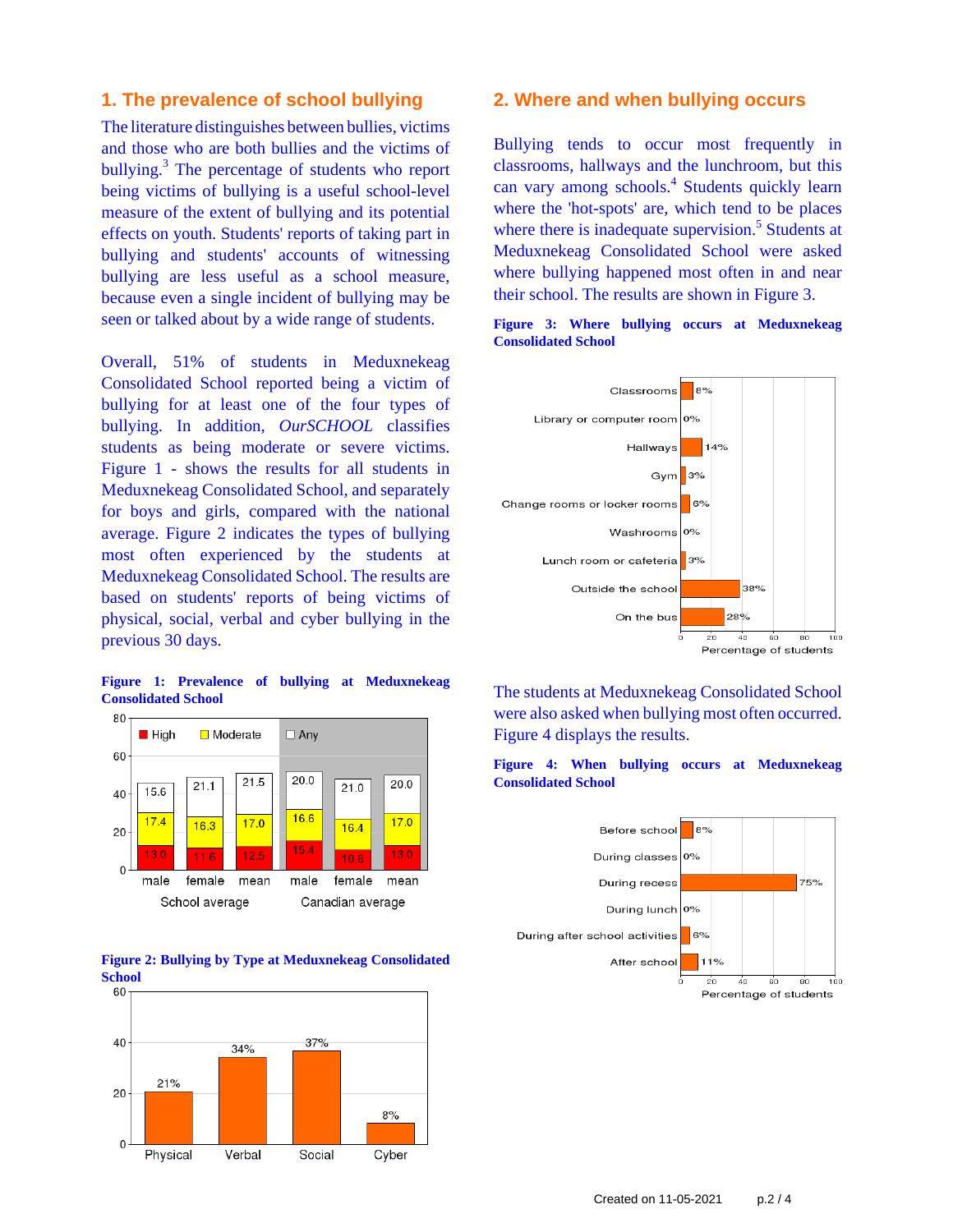## **3. How students respond to bullying**

Students in Meduxnekeag Consolidated School who reported being bullied in the past four weeks were asked what they did the last time they were bullied. Figure 5 summarizes their responses.





Figure 6 summarizes student responses when they saw or heard about a student being bullied.

#### **Figure 6: Response when others are bullied at Meduxnekeag Consolidated School**



### **4. Measures to prevent bullying**

School policies and practices can help prevent student bullying. Students at Meduxnekeag Consolidated School indicated the extent to which they felt certain anti-bullying measures were practiced in their school. Figure 7 shows the percentage of students that agreed or strongly agreed that these practices were evident in their school.



### **Figure 7: Measures to prevent bullying at Meduxnekeag Consolidated School**

# **5. Students who feel excluded**

Many students feel excluded by their peers because of their ethnic or cultural background, social class, religion, disability, or other perceived categorical boundaries. Figure 8 shows the percentage of students who felt excluded by other students for various reasons.

### **Figure 8: Reasons students feel excluded at Meduxnekeag Consolidated School**